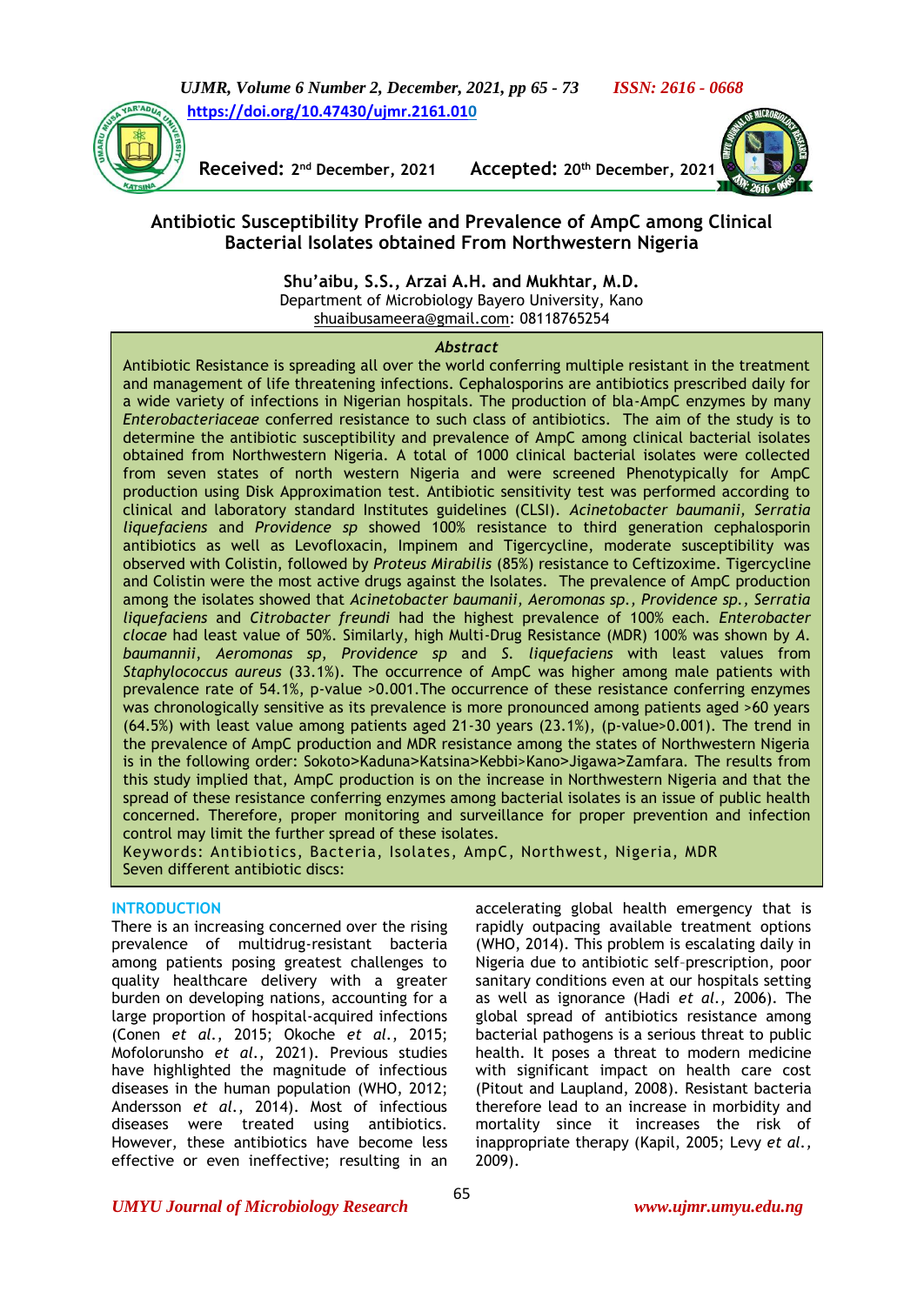This resistance may delay and hinder treatment, resulting in complications or even death (FairandTor, 2014; Prestinaci *et al.*, 2015). A recent report estimated that 10 million deaths will be attributed to antimicrobial resistance by 2050 and 100 trillion USD of the world's economic outputs will be lost if substantive efforts are not made to contain this threat (O'Neill, 2016; WHO, 2017).

β-lactam antibiotics are the most common treatment for bacterial infections. Production of β-lactamases is the main mechanism of bacterial resistance to these classes of antibiotics (Kotra *et al.,* 2002). The β-lactam antibiotics are widely used antibiotics in the treatment and management of infectious diseases in Nigerian hospitals (Yusuf and Arzai, 2011). The cephalosporins were among the antibiotics daily prescribed for a wide variety of infections. Their well-known quality is widely accepted, they have lesser allergenic reactions and toxicity. Also, they are group of antibiotic with broad spectrum of activity, most of the cephalosporins prescribed daily in Nigeria, are the third generation cephalosporins particularly in the surgical departments as preferred choice for prophylaxis (Yusuf and Arzai, 2011). The high levels of chromosomal enzymes as well as plasmid – mediated βlactamases produced by several bacterial species are the major cause of cephalosporin resistance (Dancer, 2001). AmpC β-lactamases are class C cephalosporinases that mediate bacterial resistance to cephalosporins and cephamycins. They also exhibit low rates of monobactam, cefepime and carbapenem hydrolysis (Fouch, 2015) and usually resist the inhibition by clavulanic acid (Agouri, 2014). Normally, AmpC is a chromosomal encoded βlactamase that is regulated by ampR gene and expressed constantly (Abdelrahman *et al.*, 2020). Ironically, in the North-western Zone of Nigeria there is continuous and high usage of cephalosporin antibiotics with lack of proper attention to detect the enzymes which results in treatments failure. This study therefore aimed at studying the antibiotic susceptibility profiles and prevalence of AmpC among clinical bacterial isolates obtained from the Seven States of North – Western zone of Nigeria.

# **MATERIALS AND METHODS**

## **Collection of Clinical Isolates**

A total of one thousand (1000) clinical bacterial isolates were collected from Teaching Hospitals and Federal Medical Centers across Northwestern Nigeria. The samples were collected from sixteen different wards from

2018 to 2020. The taxonomic identities of isolates were confirmed by combinations of Gram- staining, microscopy and Biochemical tests. The colonial appearance of the bacterial isolates was also examined on CLED, McConkey and Chocolate Agar. The features observed include size, odor, and pigmentation in accordance with methods described by Cheesebrough (2010).

The isolates obtained were; *Acinetobacter baumannii, Aeromonas spp, Burkholderia cepacia, Citrobacter freundii, Enterococcus faecalis, Elizabethkingia meningoseptica, Enterobacter clocae ,Escherichia coli, Klebsiella oxytoca, Klebsiella pneumoniae, Pseudomonas aeruginosa, Proteus mirabilis, Proteus vulgaris, Providence sp, Staphylococcus epidermidis, Salmonella spp, Serratia liquefaciens, Staphylococcus aureus* and *Vibrio cholerae.* 

#### **Antibiotics Susceptibility Testing**

The antibiotic susceptibility tests carried out on all the clinical isolates collected according to (CLSI 2019) guidelines. The zone diameter of each antibiotics used were measured in millimeter and interpreted as resistance, intermediate and susceptible according to CLSI guidelines (2019). Seven different antibiotic discs: Ceftriaxone (30µg), Ceftazidime (30µg), Cefixime (30µg), Levofloxacin (30μg), Tigercycline (30μ), Impinem (10μg) and Colistin (10μg) (Oxoid, UK) were used for the antibiotic susceptibility tests with *Escherichia coli ATCC 25922* strain used as the control.

#### **Screening of AmpC**

Using sterile wire loop, 4 discrete colonies were picked and emulsified in a sterile normal saline in sterile test tube. The turbidity of normal saline was matched with the turbidity of 0.5 McFarland's standard solution. Using sterile cotton swab stick, the swab stick was dipped into the suspension of the test organism and the excess fluid was removed by pressing and rotating the swab against the side of the testtube above the suspension level and it was then streaked on the surface of blood agar plate. The plate was inoculated with the suspension. Cefoxitin (30µg) discs placed at the center of the inoculated plate; the plates were inverted and incubate at 35˚C overnight. After overnight incubation the plate was interpreted as, zone of 18mm or less than 18mm around the 30µg cefoxitin disk showed positive result. Mcfarland suspension of ATCC *E. coli* 25922 was inoculated on to the surface of Mueller Hinton (Oxoid, UK) plate. Cefoxitin (30µg) disc (Oxoid, UK) was placed on the inoculated surface of the agar (Cheesbrough, 2010).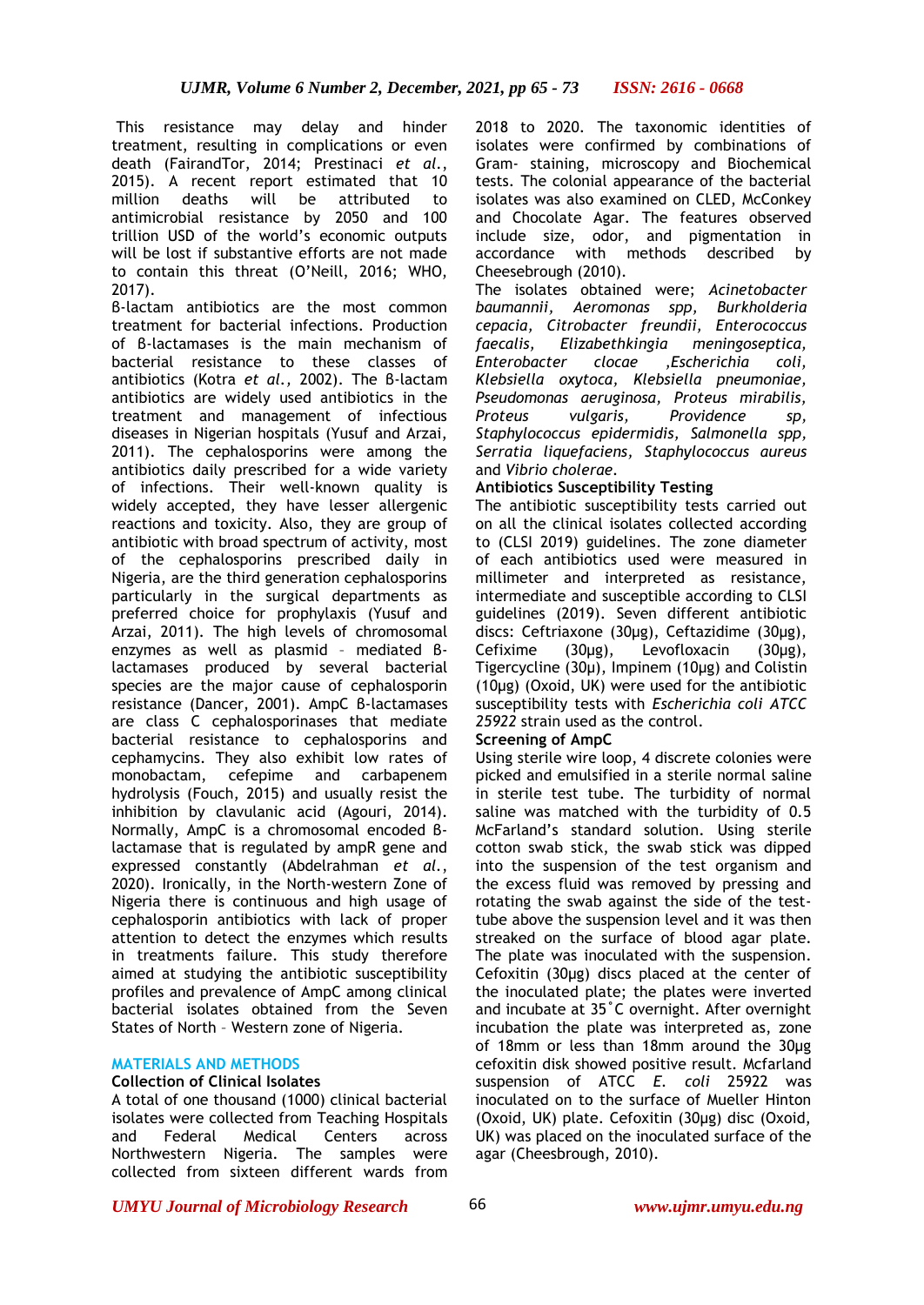## **Confirmatory Test for AmpC production**

Bacterial suspensions were prepared Using sterile wire loop were 4 discreet colonies were picked and emulsified in a sterile normal saline in sterile test tube. The turbidity of normal saline was matched with the turbidity of 0.5 McFarland's standard. Sterile swab stick was dipped into the suspension of the test organism and excess fluid was removed by pressing and rotating the swab against the side of the test tube above the suspension level, then streaked on the surface of Mueller Hinton agar plate inoculated with the bacterial suspension. Using Ceftazidime 30µg disc at the center of the plate, and cefoxitin 30µg, imipenem 10µg and amoxicillin-clavulanic disc 30µg at 20mm distance away from ceftazidime disc. The plates were inverted and incubated at 35˚C overnight and the plates were read for any blunting or flattening of zone of inhibition between the ceftazidime disc and any of antibiotic discs Appearance of blunting or flattening of the zone, indicates positive result for *Amp*C production (Gunjan *et al.,* 2016).

## **Data Analysis**

Statistical analysis software (SAS, 2012) was used as the statistical package. Prevalence of Cephalosprins resistant isolates was analyzed in frequency and percentages while Chi-square was used to test for the level of association at 5% level.

# **RESULTS**

The Antibiotic susceptibility among clinical isolates obtained in Northwestern Nigeria is presented in Table 1. The result showed that, the clinical bacterial isolates were resistant to the third generation cephalosporin antibiotics (ceftazidime, ceftriaxone, cefoxitin, and cefpodoxime) commonly prescribed in the Northwestern hospitals. However, majority of the isolates showed resistance to imipenem, levofloxacin, tygercyline and colistin. *Providence sp* and *Serratia liquefaciens* were totally resistant to majority of the antibiotics used but showed activity to tigercycline and colistin respectively.

However, the result for AmpC production among the clinical isolates (Table 2) revealed that 51.3% of the screened isolates produced AmpC enzymes and 49.7% were Multidrug Resistance (MDR). The highest prevalence of AmpC was found in *A. baumannii, Aeromonas spp, Providence sp* and *Serratia liquefaciens* (100%) followed by *Citrobacter freundii* and *E. faecalis* (66.7%). *Burkholderia capacia* and *Elizabethkingia meningoseptica* had the least AmpC prevalence (0.0%), with *p-value >0.005*

The highest prevalence of MDR among 1000 clinical bacterial isolates were found in *A. baumanii, Aeromonas spp, Providence spp* and *Serratia liquefaciens* (100%) followed by *Proteus mirabilis* (76.2%) and *Citrobacter freundii (*66.7%), with *p-value<0.005*

Furthermore, these resistant isolates (Table 3) were found to occur more frequently in males (54.1%) and higher among old aged greater than 60 years (64.5%) followed by 41-50 years (63.5%). The least number of occurrences was found among those aged 21-30 years. With *pvalue >0.005.*The highest prevalence of cephalosporins resistant isolates was found among isolated derived from Sokoto state with 73.6% occurrence followed by Kaduna (60.1%). The least was found among isolates from Zamfara (34.2%), with *p-value >0.005,*  therefore, significant.

Similarly, the result for the distribution of AmpC producing isolates is shown in Table 4. The result indicated highest prevalence among isolates obtained from Emergency pediatric unit (EPU) and Female Medical ward (FMW) with 75.9% relative occurrence. The least occurrence was found in isolates from Intensive Care Unit (ICU) (25.0%).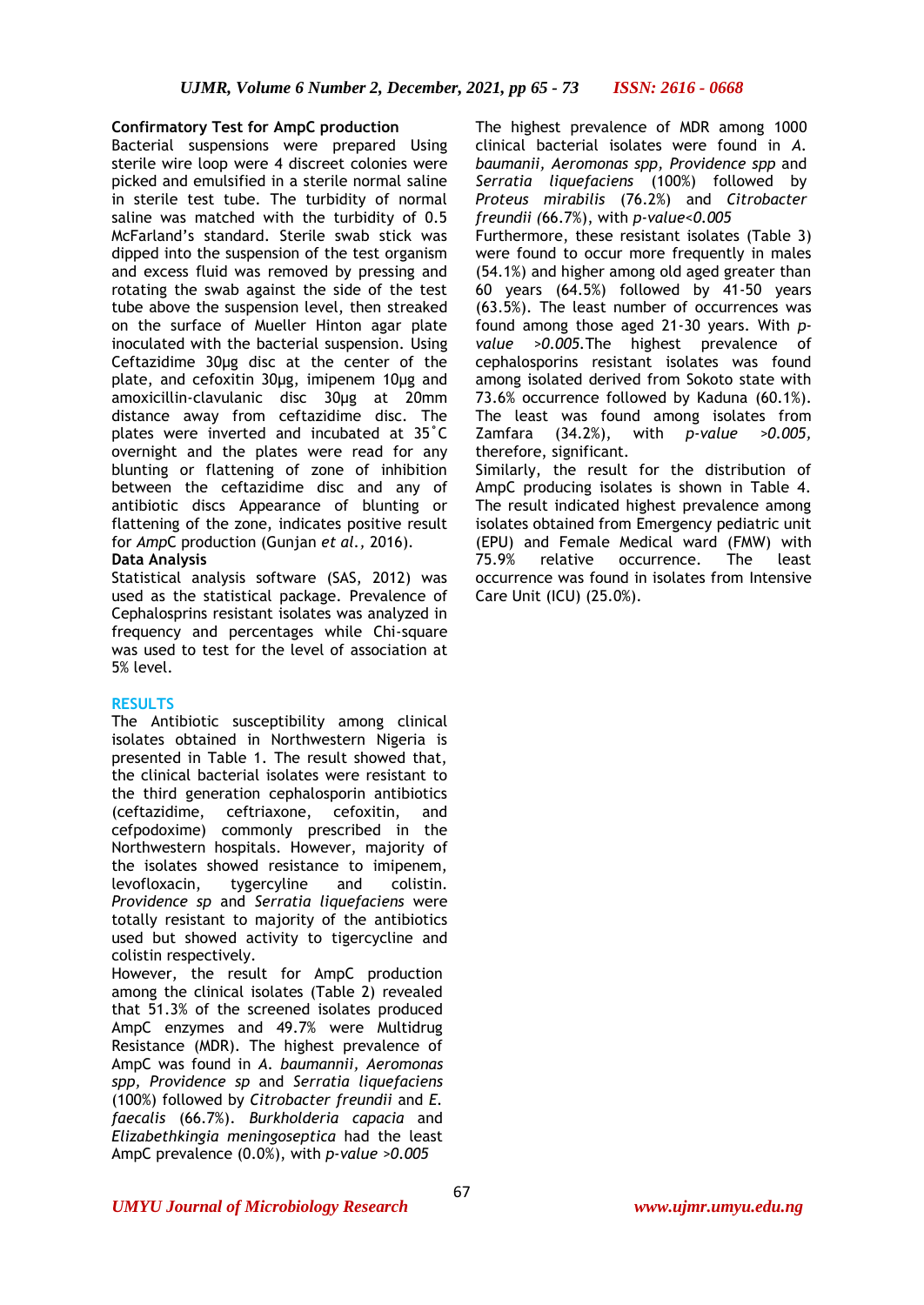| Resistant (%)                                           |                      |                      |                      |                                        |                      |                                |                    |                           |
|---------------------------------------------------------|----------------------|----------------------|----------------------|----------------------------------------|----------------------|--------------------------------|--------------------|---------------------------|
| Isolates                                                | CAZ                  | <b>CRO</b>           | <b>CFM</b>           | <b>FOX</b>                             | <b>LEV</b>           | <b>TGC</b>                     | CT                 | <b>IMP</b>                |
| Acinetobacter<br>baumannii                              | 0(0.0)               | 1(100.0)             | 1(100.0)             | 1(100.0)                               | 0(0.0)               | 1(100.0)                       | 0(0.0)             | 1(100.0)                  |
| Aeromonas spp,                                          | 2(66.7)              | 3(100.0)             | 3(100.0)             | 2(66.7)                                | 3(100.0)             | 1(33.3)                        | 0(0.0)             | 0(0.0)                    |
| <b>Burkholderia</b><br>cepacia                          | 0(0.0)               | 0(0.0)               | 0(0.0)               | 0(0.0)                                 | 0(0.0)               | 0(0.0)                         | 0(0.0)             | 0(0.0)                    |
| Citrobacter<br>freundii                                 | 4(44.4)              | 5(55.6)              | 6(66.7)              | 3(33.3)                                | 5(55.6)              | 3(33.3)                        | 1(11.1)            | 1(11.1)                   |
| <b>Enterococcus</b><br>faecalis                         | 1(33.3)              | 1(33.3)              | 2(66.7)              | 2(66.7)                                | 0(0.0)               | 1(33.3)                        | 1(33.3)            | 1(33.3)                   |
| Elizabethkingia<br>meningoseptica                       | 1(100.0)             | 0(0.0)               | 0(0.0)               | 0(0.0)                                 | 0(0.0)               | 0(0.0)                         | 0(0.0)             | 0(0.0)                    |
| Enterobacter<br>clocae                                  | 5(50.0)              | 5(50.0)              | 6(60.0)              | 5(50.0)                                | 4(40.0)              | 4(40.0)                        | 2(20.0)            | 1(10.0)                   |
| Escherichia coli                                        | 181(46.1)            | 243(62.3)            | 292(74.9)            | 177(45.4)                              | 232(59.5)            | 127(32.6)                      | 65(16.7)           | 91(24.9)                  |
| Klebsiella<br>oxytoca                                   | 27(67.5)             | 22(55.0)             | 27(67.5)             | 21(52.5)                               | 17(42.5)             | 9(22.5)                        | 4(10.0)            | 5(12.5)                   |
| Klebsiella<br>pneumonia                                 | 91(55.2)             | 106(64.2)            | 113(68.5)            | 86(52.1)                               | 78(47.3)             | 50(30.3)                       | 24(14.6)           | 36(21.8)                  |
| Pseudomonas<br>aeruginosa                               | 20(41.7)             | 29(60.4)             | 38(79.2)             | 26(54.2)                               | 21(43.8)             | 17(35.4)                       | 7(14.6)            | 15(31.3)                  |
| Proteus<br>mirabilis                                    | 10(47.6)             | 15(71.4)             | 18(85.7)             | 14(66.7)                               | 11(52.4)             | 12(57.1)                       | 3(14.3)            | 5(23.8)                   |
| Proteus vulgaris<br>Providence spp                      | 19(42.2)<br>1(100.0) | 21(46.7)<br>1(100.0) | 36(80.0)<br>1(100.0) | 20(44.4)<br>1(100.0)                   | 17(37.8)<br>1(100.0) | 9(20.0)<br>0(0.0)              | 11(24.4)<br>0(0.0) | 8(17.8)<br>1(100.0)       |
| Staphylococcus<br>epidermidis                           | 1(50.0)              | 1(50.0)              | 1(50.0)              | 1(50.0)                                | 0(0.0)               | 0(0.0)                         | 0(0.0)             | 1(50.0)                   |
| Salmonella spp                                          | 7(35.0)              | 9(45.0)              | 8(40.0)              | 7(35.0)                                | 5(25.0)              | 3(15.0)                        | 3(15.0)            | 1(5.0)                    |
| Serratia<br>liquefaciens                                | 1(100.0)             | 1(100.0)             | 1(100.0)             | 1(100.0)                               | 1(100.0)             | 1(100.0)                       | 0(0.0)             | 1(100.0)                  |
| Staphylococcus<br>aureus                                | 83(35.3)             | 89(37.9)             | 125(53.2)            | 104(44.3)                              | 83(35.3)             | 60(25.5)                       | 33(14.0)           | 33(14.0)                  |
| Vibrio cholera<br>Key: CAZ-Ceftazidime LEV-Levoflovacin | 1(33.3)              | 1(33.3)              | 3(100.0)             | 2(66.7)<br>TCC-Tygercyline CT-Colistin | 0(0.0)               | 0(0.0)<br><b>IDM</b> -Iminenem | 1(33.3)            | 0(0.0)<br>CRO Ceftriovone |

|  |  | Table 1: Percentage of Antibiotic Resistant Isolates Collected from Northwest Nigeria |  |  |  |  |  |  |  |
|--|--|---------------------------------------------------------------------------------------|--|--|--|--|--|--|--|
|--|--|---------------------------------------------------------------------------------------|--|--|--|--|--|--|--|

**Key:** CAZ-Ceftazidime, LEV-Levofloxacin, TGC-Tygercyline, CT-Colistin, IPM-Imipenem, CRO -Ceftrioxone CFM-Ceftizoxime, FOX-Cefoxitin.

| Table 2: Prevalence of AmpC Production and MDR among Bacterial Isolates from Northwestern |
|-------------------------------------------------------------------------------------------|
| <b>Nigeria</b>                                                                            |

| <b>Isolates</b>                |              | AmpC producers | <b>MDR Bacteria</b> |              |  |
|--------------------------------|--------------|----------------|---------------------|--------------|--|
|                                | No. Examined | Positive (%)   | No. Examined        | Positive (%) |  |
| Acinetobacter baumannii        |              | 1(100)         |                     | 1(100)       |  |
| Aeromonas spp,                 |              | 2(100)         |                     | 2(100)       |  |
| Burkholderia cepacia           |              | O(0.0)         |                     | O(0.0)       |  |
| Citrobacter freundii           |              | 6(66.7)        |                     | 6(66.6)      |  |
| Enterococcus faecalis          |              | 2(66.7)        |                     | 1(33.3)      |  |
| Elizabethkingia meningoseptica |              | O(0.0)         |                     | O(0.0)       |  |
| Enterobacter clocae            | 10           | 5(50.0)        | 10                  | 6(60.0)      |  |
| Escherichia coli               | 390          | 248(63.6)      | 390                 | 224(57.4)    |  |
| Klebsiella oxytoca             | 38           | 27(71.1)       | 38                  | 20(52.6)     |  |
| Klebsiella pneumonia           | 167          | 111(66.5)      | 167                 | 86(51.5)     |  |
| Pseudomonas aeruginosa         | 47           | 29(61.7)       | 47                  | 26(55.3)     |  |
| Proteus mirabilis              | 21           | 17(80.9)       | 21                  | 16(76.2)     |  |
| Proteus vulgaris               | 44           | 26(59.1)       | 44                  | 18(40.9)     |  |
| Providence spp                 |              | 1(100)         |                     | 1(100)       |  |
| Staphylococcus epidermidis     | 2            | O(0.0)         |                     | 1(50.0)      |  |
| Salmonella spp                 | 20           | 9(45.0)        | 20                  | 8(40.0)      |  |
| Serratia liquefaciens          |              | 1(100)         |                     | 1(100)       |  |
| Staphylococcus aureus          | 239          | O(0.0)         | 239                 | 79(33.1)     |  |
| Vibrio cholera                 | 3            | 2(66.7)        | 3                   | 1(33.3)      |  |
| Total                          | 1000         | 513(51.3)      | 1000                | 497(49.7)    |  |

*UMYU Journal of Microbiology Research www.ujmr.umyu.edu.ng*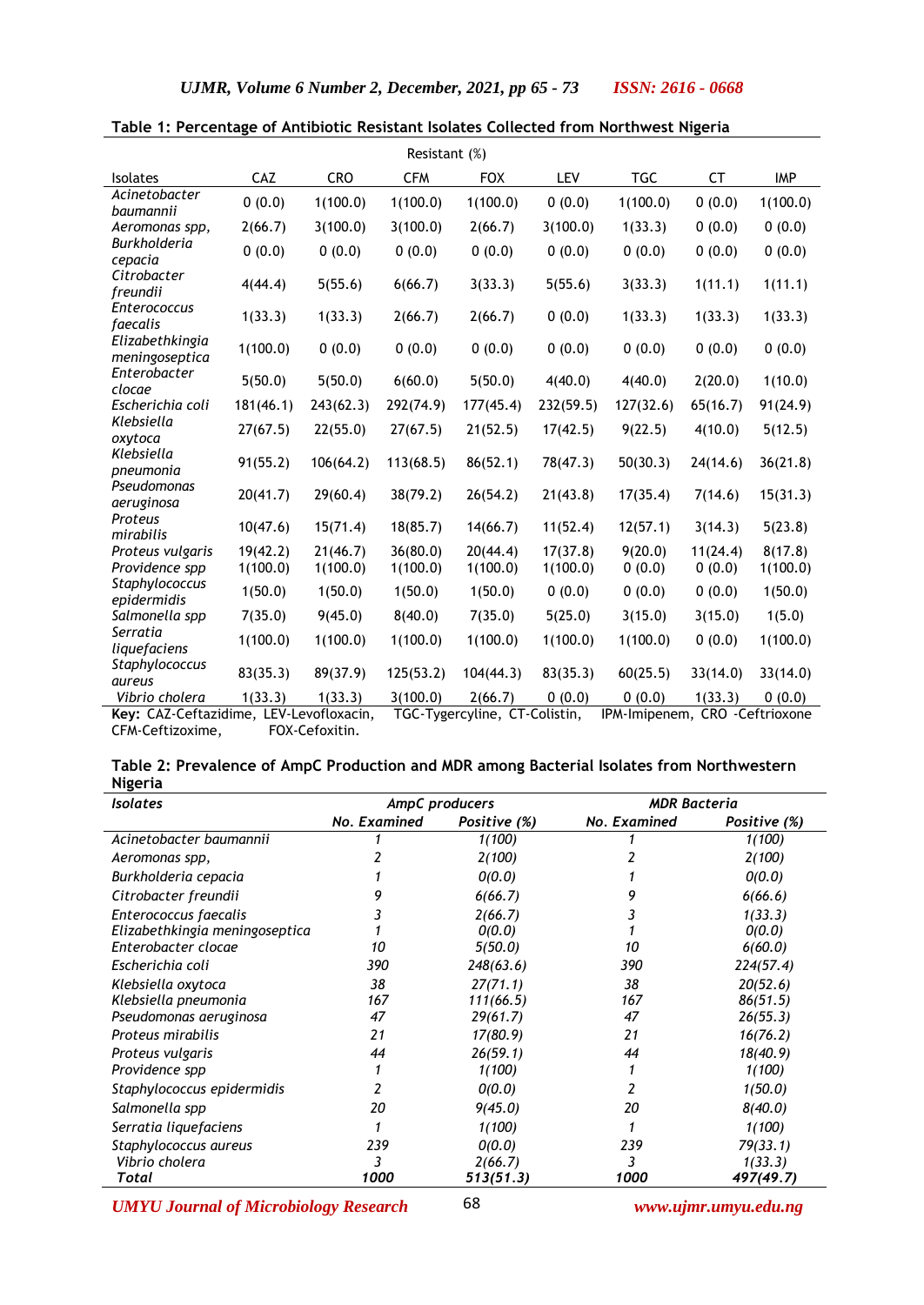|              | AmpC producers |              | <b>MDR Bacteria</b> |              |  |
|--------------|----------------|--------------|---------------------|--------------|--|
| Gender       | No. Examined   | Positive (%) | No. Examined        | Positive (%) |  |
| Female       | 481            | 255(53.0)    | 481                 | 233(48.4)    |  |
| Male         | 519            | 281(54.1)    | 519                 | 264(50.9)    |  |
| Total        | 1000           | 536.0(53.6)  | 1000                | 497(49.7)    |  |
| Df           |                | 1            |                     | 1            |  |
| $X^2$        |                | 0.128        |                     | 0.588        |  |
| P. value     |                | 0.721        |                     | 0.443        |  |
| Age range    |                |              |                     |              |  |
| $<$ 1        | 53             | 30(56.6)     | 53                  | 28(52.8)     |  |
| $1 - 10$     | 127            | 73(57.5)     | 127                 | 73(63.1)     |  |
| $11 - 20$    | 54             | 30(55.6)     | 54                  | 51(57.4)     |  |
| $21 - 30$    | 269            | 124(23.1)    | 269                 | 112(41.6)    |  |
| $31 - 40$    | 245            | 120(49.0)    | 245                 | 127(51.8)    |  |
| $41 - 50$    | 115            | 73(63.5)     | 115                 | 60(52.2)     |  |
| $51 - 60$    | 75             | 46(61.3)     | 75                  | 30(40.0)     |  |
| $>60$        | 62             | 40(64.5)     | 62                  | 49(79.0)     |  |
| Total        | 1000           | 536(53.6)    | 1000                | 497(49.7)    |  |
| Df           |                | 7            |                     | 7            |  |
| $X^2$        |                | 18.523       |                     | 16.851       |  |
| P- value     |                | 0.010        |                     | 0.018        |  |
| Hospital     |                |              |                     |              |  |
| <b>AKTH</b>  | 229            | 122(53.3)    | 229                 | 113(49.3)    |  |
| Jigawa       | 141            | 58(41.1)     | 141                 | 43(30.5)     |  |
| Kebbi        | 108            | 60(55.6)     | 108                 | 61(56.5)     |  |
| Katsina      | 142            | 80(56.3)     | 142                 | 63(44.4)     |  |
| Sokoto       | 121            | 89(73.6)     | 121                 | 96(79.3)     |  |
| Zamfara      | 111            | 38(34.2)     | 111                 | 58(52.3)     |  |
|              | 148            | 89(60.1)     | 148                 | 63(42.6)     |  |
| Zaria        |                |              |                     |              |  |
| <b>Total</b> | 1000           | 536(53.6)    | 1000                | 497 (49.7)   |  |
| $X^2$        |                | 48.064       |                     | 70.234       |  |
| Df           |                | 6            |                     | 6            |  |
| P-value      |                | 0.000        |                     | 0.000        |  |

**Table 3: Distribution of AmpC Production and MDR Bacteria Based on Demographic Factor and Hospital in Northwest Nigeria**

**Table 4: Distribution of AmpC Production and MDR Bacteria Collected from Different Hospital Wards in Northwestern Nigeria**

|              |              | <b>BlaAmpC</b> producers |              | <b>MDR Bacteria</b> |
|--------------|--------------|--------------------------|--------------|---------------------|
| Ward         | No. Examined | Positive (%)             | No. Examined | Positive (%)        |
| A&E          | 55           | 29(52.7)                 | 55           | 26(47.3)            |
| <b>ANC</b>   | 17           | 8(47.1)                  | 17           | 6(35.3)             |
| <b>ENDO</b>  |              | 1(50.0)                  |              | 1(50.0)             |
| <b>ENT</b>   |              | 5(71.4)                  |              | 5(71.4)             |
| <b>EPU</b>   | 53           | 33(75.9)                 | 53           | 31(58.5)            |
| <b>FMW</b>   | 58           | 44(75.9)                 | 58           | 29(50.0)            |
| <b>FSW</b>   | 30           | 13(43.3)                 | 30           | 15(50.0)            |
| <b>GOPD</b>  | 488          | 243(49.8)                | 488          | 230(47.1)           |
| <b>GYNAE</b> | 88           | 45(51.1)                 | 88           | 1(25.0)             |
| ICU          | 4            | 1(25.0)                  | 4            | 1(15.0)             |
| <b>MMW</b>   | 63           | 40(63.5)                 | 63           | 31(49.2)            |
| <b>MSW</b>   | 67           | 35(53.7)                 | 67           | 37(55.2)            |
| Orthopedic   |              | 1(33.3)                  | 3            | 2(66.7)             |
| <b>PNW</b>   | 33           | 20(60.6)                 | 33           | 16(48.5)            |
| <b>SCBU</b>  | 15           | 6(40.0)                  | 15           | 8(53.3)             |
| Urology      | 17           | 11(64.7)                 | 17           | 13(76.5)            |
| Total        | 1000         | 536(53.6)                | 1000         | 497(49.7)           |

J.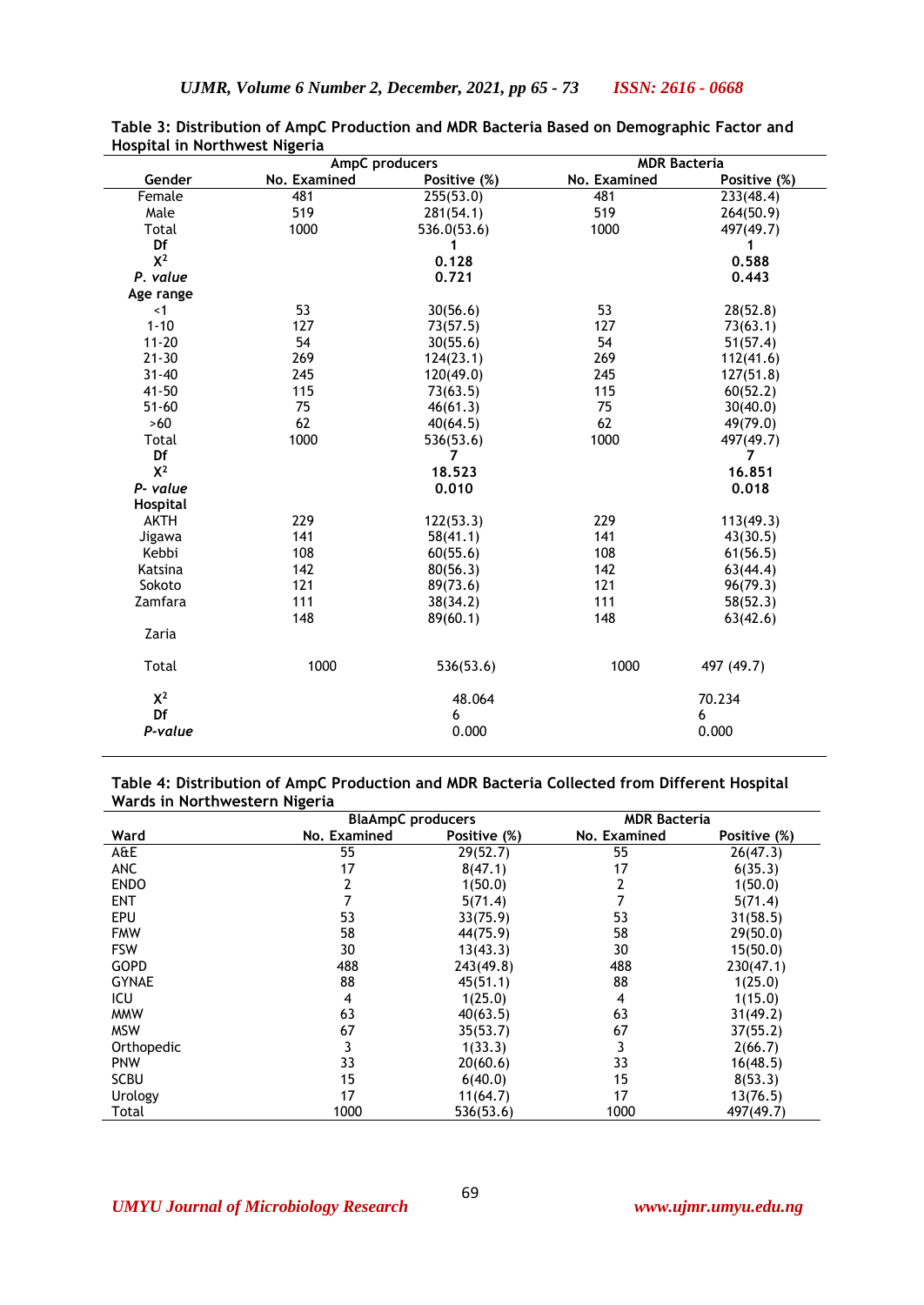#### **DISCUSSION**

The high prevalence of cephalosporins resistance among clinical bacterial isolates reported by the present study agrees with the findings of Mofolorunsho *et al.* (2021) who reported similar finding among clinical bacterial isolates obtained from selected hospitals of Anyigba, Nigeria. This high prevalence can be attributed to improper diagnosis and misuse of antibiotics in the study area. The prevalence is higher among the males than females. The findings in table 3 also corroborates with that of Gashe *et al.* (2021) who reported high prevalence of cephalosporins resistance among isolates obtained from males. The high frequency of AmpC production among the isolates is in line with the work of Abdelrahman *et al.* (2020) who reported high frequency of ESBLs genes encoding the production of AmpC production. However, this finding contradicts that reported in pune, India by Grovera *et al.* (2013) where Ampc frequency was very low (14.8%).

The increase rate of Antibiotic resistance among the *Enterobacteriacea* is a remarkable example of how bacteria can secure, sustain and evince new genetic information that can confer resistance from one antibiotic to several classes of antibiotics. AmpC β-lactamases are clinically important cephalosporinases encoded on the chromosomes of many *Enterobacteriaceae,* and also in few other gram-negative bacteria.Amp C β-lactamases can be chromosomally or plasmid mediated and they showed an enormous variation in geographic distribution worldwide. Prevalence of cephalosporinase production among *K*.*pneumonieae* in This finding is in conformity with the finding by Critchley *et al.* (2019) in spero therapeutic, Iowa USA who reported *E. coli* as the predominant organism and resistant to third generation cephalosporins with percentage prevalence of 54.9%. This is also similar to the recent finding of Sebastian *et al.* (2021) in Kerala, India were *E.coli* and *K. pnemoniae* were also found to be resistant to third generation cephalosporin indicating production of cephalosporinases. Similarly, Egbule and Odih (2020) reported AmpC among *Escherichia coli*, *Pseudomonas aeruginosa* and *Klebsiella pneumonia* among clinical isolates obtained from hospitalized children in Abraka and Eku communities, Delta State, Nigeria.

The overall percentage prevalence of cephalosporin resistance in seven state of Northwest Nigeria was 53.6%. This finding is in contrast to that of Saarwar *et al.* (2019) in Pakistan where the percentage prevalence of 16% was reported. This is probably due to the

low economic income of the north western region and of high population thus higher outcome. However, this study is also in conformity with the findings by Abdallah *et al.* (2018) in Riyadh KSA where *Providence spp* were found to be resistant to tigercycline and colistin and other third generation cephalosporins. Furthermore the high incidence of MDR among *E. coli* (57.4%), *K. pneumonia*  (51.6%) reported by the present study agrees with that of Atieh *et al.* (2015) who reported similar finding among isolates obtained from University Teaching Hospital,Kashan, Iran where prevalence of 50% and 46.6% were reported for *E. coli* and *K. pneumonia*  respectively. Similar findings were reported in the University of Parma Italy by Andrea *et al.* (2019) where prevalence of 61.5% was reported in *P*. *aeruginosa*.

The prevalence of AmpC production and MDR in this finding among the male patients (54.1%) and age-range (53.6%) and (50.9%) in male patients (49.7%) respectively agrees with the finding of Duwadi *et al.*(2020) who reported high prevalence ofAmpC among males than females in Koirala Memorial Cancer Hospital, Chitwan, Nepal. This finding is also in conformity with that of Flor *et al.* (2018) in Aguascalients, Mexico where MDR bacteria associated more with male patients (70.8%) than female patients (66.7%). The high prevalence of AmpC producing bacteria isolated among bacteria the old-aged can probably be due to the rampant misuse of antibiotics by this group due to frequent complications. This may contributes to the resistance of third generation cephalosporin antibiotics. Resistance to third generation of cephalosporins in this finding were also observed among bacteria isolated from age group 41-50 (n=73, 63.5%); in this age group most patients are battling with family responsibilities, economic situations and other socioeconomic matters as well as health matters such as blood pressure , diabetes, hepatitis and other health matters. As a result of these the immunity is usually declining which gives rise to treatment failure and or longer hospital stay. This report is in agreement with that of Kiran *et al.*(2020) in Chitwan Nepal China were high percentage prevalence resistance to third generation cephalosporins were observed in patients aged >60(26.8%), In male patients (52.3%) and (53.8%) were MDR. It is also in conformity with the study of Ramirez *et al.*(2018) in non-cancer patients, from Aguascalientes, Mexico were MDR phenotypically were more associated to male

*UMYU Journal of Microbiology Research www.ujmr.umyu.edu.ng*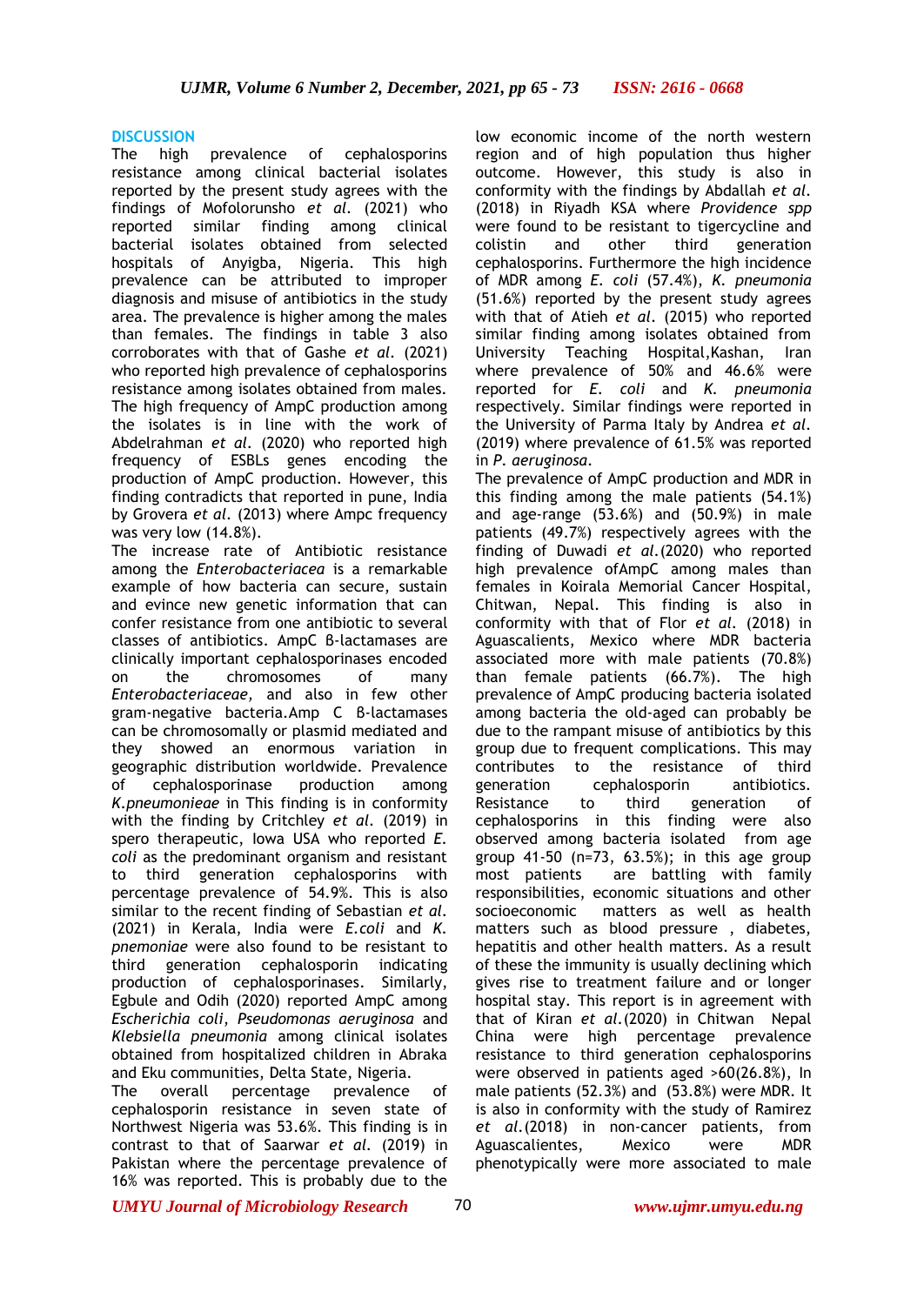patients (83.33%)and MDR phenotype is also more prevalent among older patients >60 years.

## **CONCLUSION**

The results from this study implied that AmpC production is on the increase in Northwestern Nigeria and that the spread of these resistance conferring enzymes among bacterial isolates is an issue of public health concerned. Therefore, proper monitoring and surveillance for proper prevention and infection control may limit the further spread of this Enzyme.

ACKNOWLEDGEMENTS; Special thanks are due to all Members of Ethical Committee of

## **REFERENCES**

- Abdallah. M., Alhababi. R.,Alqudah. N., Aldyyat.B., and Alharthy A., (2018). First report of carbapenems-resistance *Providencia stuartii* in Saudi Arabia. J. New Microbes and New infections. Vol. 26 Nov. 2018. Pages 107-109.
- Abdelrahman A., Mona A., Heba. R.,Abdelhafiz. H., and Engy. A., (2020). Antibiotic resistance and Extended-spectrum βlactamase in *Escherichia coli* isolates from imported 1-day-old chicks, ducklings, and turkey pouts. Journal Vet World. pg 1037-1044. Epub 2020 Jun 10.Doi:10.14202/vetworld.2020.
- Agouri SR., (2014). Genetic Characterization of MBL Positive *Pseudomonas* and *Enterobacteriaceae*. Cardiff University publishers (2014) pg 12-18, school of medicine, Cardiff University United Kingdom. Corpus ID; 83537201. Orca-Mwe.cf.Ac.uk.
- [Anderson.](https://www.cambridge.org/core/search?filters%5BauthorTerms%5D=Deverick%20J.%20Anderson&eventCode=SE-AU)D J.,Kelly P.,Sandra. [I., Berríos-](https://www.cambridge.org/core/search?filters%5BauthorTerms%5D=Sandra%20I.%20Berr%C3%ADos-Torres&eventCode=SE-AU)[Torres.](https://www.cambridge.org/core/search?filters%5BauthorTerms%5D=Sandra%20I.%20Berr%C3%ADos-Torres&eventCode=SE-AU)[D., Bratzler.](https://www.cambridge.org/core/search?filters%5BauthorTerms%5D=Dale%20W.%20Bratzler&eventCode=SE-AU)W., [Patchen.E.,](https://www.cambridge.org/core/search?filters%5BauthorTerms%5D=E.%20Patchen%20Dellinger&eventCode=SE-AU) [Dellinger.](https://www.cambridge.org/core/search?filters%5BauthorTerms%5D=E.%20Patchen%20Dellinger&eventCode=SE-AU) LG., Ann-Christine. N.,Lisa. S., Deborah. S.Y., Lisa. L., [Maragakis.](https://www.cambridge.org/core/search?filters%5BauthorTerms%5D=Lisa%20L.%20Maragakis&eventCode=SE-AU) K., and Keith.S.,(2014): Strategies to Prevent Surgical Site Infections in Acute Care Hospitals: 2014 J Infection Control & Hospital Epidemiology, [Issue](https://www.cambridge.org/core/journals/infection-control-and-hospital-epidemiology/issue/BA33D908941B70215812A420412C92E6)  [S2: A Compendium of Strategies to](https://www.cambridge.org/core/journals/infection-control-and-hospital-epidemiology/issue/BA33D908941B70215812A420412C92E6)  Prevent Healthcare-Associated [Infections in Acute Care Hospitals: 2014](https://www.cambridge.org/core/journals/infection-control-and-hospital-epidemiology/issue/BA33D908941B70215812A420412C92E6)  [Updates](https://www.cambridge.org/core/journals/infection-control-and-hospital-epidemiology/issue/BA33D908941B70215812A420412C92E6) , Vol;35pp. S66 S88September 2014 DO[Ihttps://doi.org/10.1017/S0899823X](https://doi.org/10.1017/S0899823X00193869.) [00193869.](https://doi.org/10.1017/S0899823X00193869.)
- Atieh. S.M., Babak S., Abbas. T., Ardakani. A., Moravveji. M.E., Mostafa.H.R., andMansoor.N., (2015). Multidrugresistance *Escherichia coli* and*Klebseilla pneumoniae* isolated from Patients in Kashan Iran.

Teaching hospitals and Federal Medical Centers of Kano, Kaduna, Katsina, Kebbi, Jigawa, Katsina, Sokoto, and Zamfara States. However, sincere gratitude goes to all working staffs in laboratories of Teaching and Federal Medical Centers of northwest Nigeria. Gratitude is also expressed to Nasir Doguwa, Huda Munir, Abdurrazak. I, Tukur. Panda, Bala Auna and to all those who contribute to the success of this research their effort is much appreciated. The help of Dr. Shehu of mathematics department is also acknowledged.

> Jundishapur Journal of Microbiology 8(10),2015.

- Bokaeian. M., Shahram. S.Z., Morteza. S.B., and Alireza A.M.(2014). Frequency of *PER, VER, SHV, TEM* and *CTX-M* Genes in Resistant strains of *Pseudomonas aureginosa* producing extended spectrum β-lactamases. Jundishapur J. microbial. 2014 Dec. 8:8(1): e13783. Doi: 10.5812?jjm.13783. ecollection 2015 Jan.
- Critchley. I. A.,Cotroneo. N.,Pucci. M., and Mendes. R., (2019).The burden of antimicrobial resistance among urinary tract isolates of *Escherichia coli* in the United States in 2017. J PloS One2019 Dec 10;14(12[\)https://doi.org/10.1371/jour](https://doi.org/10.1371/journal.plonSOne.%20e0220265)

[nal.plonSOne. e0220265](https://doi.org/10.1371/journal.plonSOne.%20e0220265) Dancer. S., Raeside. J., and Boothma. M., (2002). Environmental organisms from different hospital wards. British Journal of Infection Control, vol.3,4:pp.10-14.

- Aug 1 2002. Duwadi. K., Sujan. K., Sanjib. A., and Sanjeep. S., (2020). Bacterial Ethiology of wound Exudates in Tertiary care Cancer Patients and Antibiogram of the Isolates. Infectious Diseases: Research and Treatment 13:1-8 august 2020. Doi:10,1177/1178633720952077.
- Egbule.O.S., and E.E. Odih.E.E., (2020). Prevalence of Extended-Spectrum Beta-Lactameses (ESBLs)and Metallo-Betalactamases (MBLs) Among Healthy and Hospitalized ChildreninAbraka and Eku Communities, Delta State, Nigeria. Nigeria journal of Basic and Applied Science 9June, 2020), 28(1):07-14. DOI: [http://dx.doi.org/10.4314/injbas.v28i1](http://dx.doi.org/10.4314/injbas.v28i1.2) [.2.](http://dx.doi.org/10.4314/injbas.v28i1.2)
- Fair.R.J and Tor. Y., (2014). Antibiotics and Bacterial Resistance in 21st Century. J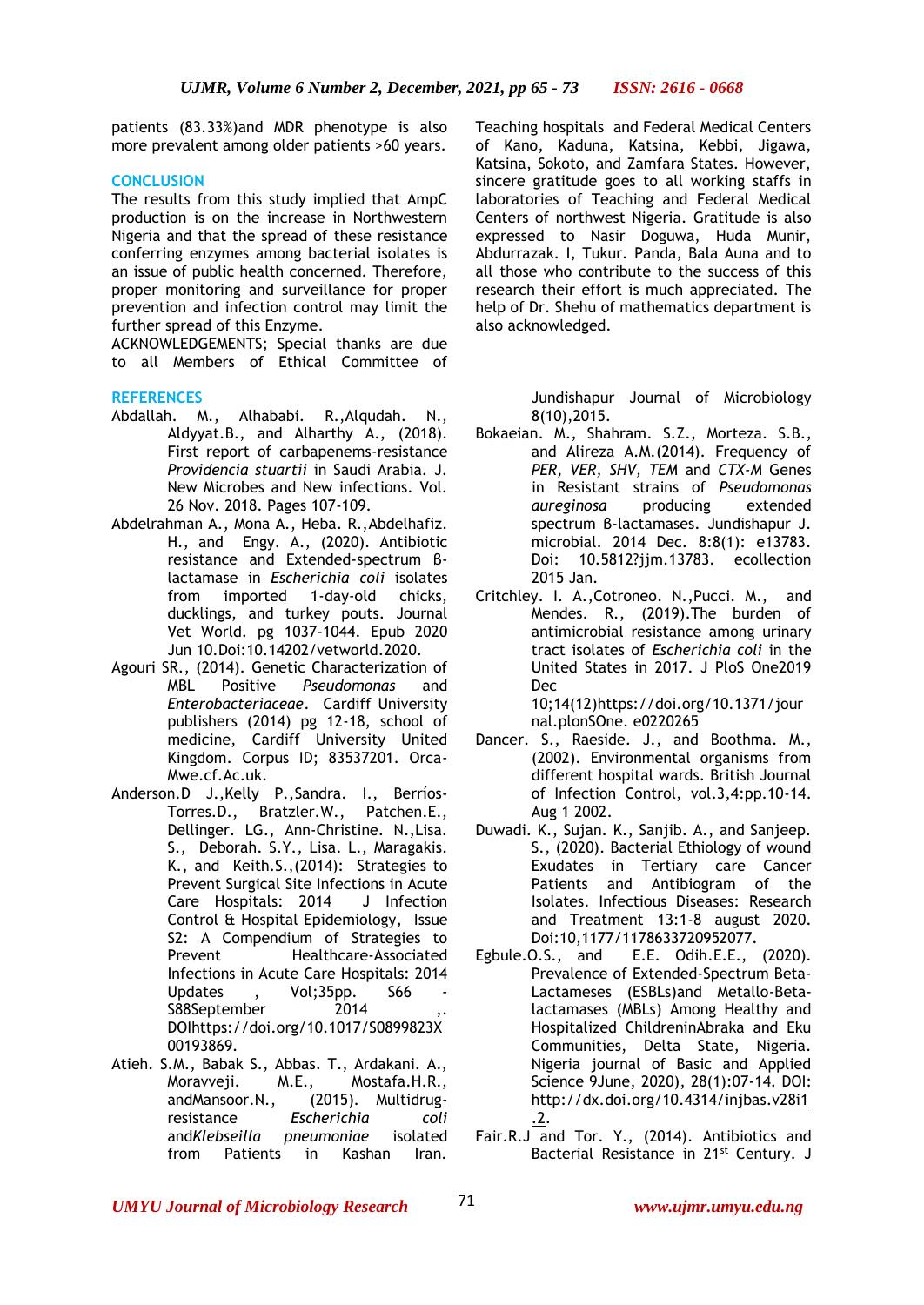PerspectMedicin Chem.2014; 6:25-64. Doi: 10.4137/PMC.S14459.

- Flor. Y. R-C, Adriana.C.,Moreno.F., Francisco. M.D., Josee. H., and Alma. L.G.,(2018). An evaluation of Multidrug-resistant *Escherichia coli* isolates from Aguascalients Mexico: cross-sectional study. J. Ann.Clin. Microb 22018 July. 24; 17(1)34. Doi: 10.1186/s12941-018- 0286-5.
- Fouch.S.,(2015). Molecular epidemiological study of extended spectrum beta lactamase (ESBL) Producing bacteria from teaching and district hospitals within Hampshire UK. https/ethos.bl.uk/orderDetails.do?uin+ uk.bl.ethos.692939.
- Gashe. F., Eshetu. M., Mekidim. M., andGemechu. Z., (2018). Antimicrobial resistance Profile of Different Clinical Isolates against Third- Generation Cephalosporins. Journal of Pharmaceutics. Volume 2018, Article ID 5070742, 7pages, 2018. <https://doi.org/10.1155/2018/5070742>
- . Grovera. N., Brig. A.K., Sahnib. C.,and Bhattacharya. S (2012). Therapeutic challenges of ESBLS and Ampc betalactamase producers in a tertiary care center. Medical Journal Armed Forces India (2013), 4-10, 69(1).
- Gunjan.G., Vibhor.T., and Purva. M., (2014). Detection of AmpC β-Lactamases in gram-negative bacteria. Journal of laboratory physicians 6(01), 001-006, 2014.
- Hadi. M., and Mohammad. R., (2008); Prevalence of extended-spectrum βlactamase-producing *Escherichia coli* in a tertiary care hospital in Tehran, Iran*International Journal of Antimicrobial Agents (2008). 13(2).*
- Kapil A. (2005). The challenge of Antibiotic resistance need to contemplate. The Indian journal of Medical Research. Published 1 febuary 2005; 121(2):83-91. PMID 15756040.
- Kiran. D.,Sujan. K., Sanjib. A., and Sanjeep.S., (2020). Bacterial Ethiology of wound Exudates in Tertiary care Cancer Patients and Antibiogram of the Isolates. Infectious Diseases: Research and Treatment 13:1-8 august 2020. Doi:10,1177/1178633720952077.
- Kotra. LP.,Haddad. J., Liano-Sotelo.B., and Shabriar. M., (2002). Aminoglycosides modified by resistance enzymes display diminished binding to the bacterial

ribosomal aminocl-tRNA site. J Chemistry & Biology 9 (4), 455-463, 2002- Elsevier.

- Levy. C., de La Rocque. F., and Cohen. R., (2009). Epidemiology of pediatric bacterial meningitis in France Médecine et Maladies Infectieuses, (2009), 39(7-8)
- Mofolorunsho.K. C., Hannah. O., Ocheni. R..Aminu. F., Cornelius. A., Omatola. O., and Olowonibi. O., (2021).Prevalence and antimicrobial susceptibility of extended-spectrum beta lactamases-producing *Escherichia coli* and *Klebsiella pneumoniae* isolated in selected hospitals of Anyigba, Nigeria. *J African Health Sciences (2021)Vol. 21 No. 2 (2021)*
- O'Andrea. M.M., Fraziano. M.,Thaller. M.C., and Rossolili. G.M.,(2019). The urgent need for Novel Antimicrobial agents and strategies to fight Antibiotic Resistance. J. Antibiotics8 (4),254,2019.
- O'Neill..J., (2016). Tackling drug-resistance infections globally: final report and recommendations. Publisher; Government of the United Kingdom 2016. Analysis and policy Observatory (APO).
- Okoche. D., Asiimwe. B.B., Katabazi.F.A.,Kato. L., Najjuka.C.F .,(2015). Prevalence and Characterization of Carbapenem-Resistant *Enterobacteriaceae* Isolated from Mulago National Referral Hospital,<br>Uganda. Journal.pubmed. PLoS Uganda. Journal.pubmed. [One.](https://www.ncbi.nlm.nih.gov/pmc/articles/PMC4540283/) 2015; 10(8): e0135745 2015 Aug 18;10(8):e0135745. doi: 10.1371/.
- Pitout. J.J.,Laupland.K.B., and Church. D.L.,(2008). Community-onset extended-spectrum β-lactamase (ESBL) producing *Escherichia coli:* Importance of international travel. Journal of Infection (2008) 57(6) 441-448. ISSN: [0163-4453](https://www.google.com/search?q=issn%0163-4453)
- Prestinaci. F., Pezzotti.P., and Pantoshi. A.(2015). Antimicrobial resistance: a global multifaceted phenomenon. J Pathog Glob Health.October, 2015;109(7):309-318. Doi:10.1179/2047773215Y.0000000030
- Ramirez.C.F., Adriana. C., Moreno.F., Francisco. M.D.,Josee. H., Alma. L., and Guerrero.B., (2018). An evaluation of Multidrug-resistant *Escherichia coli* isolates from Aguascalients Mexico: cross-sectional study. J. Ann.Clin. Microb 22018 July. 24;17(1)34. Doi:10.1186/s12941-018-0286-5.

*UMYU Journal of Microbiology Research www.ujmr.umyu.edu.ng*